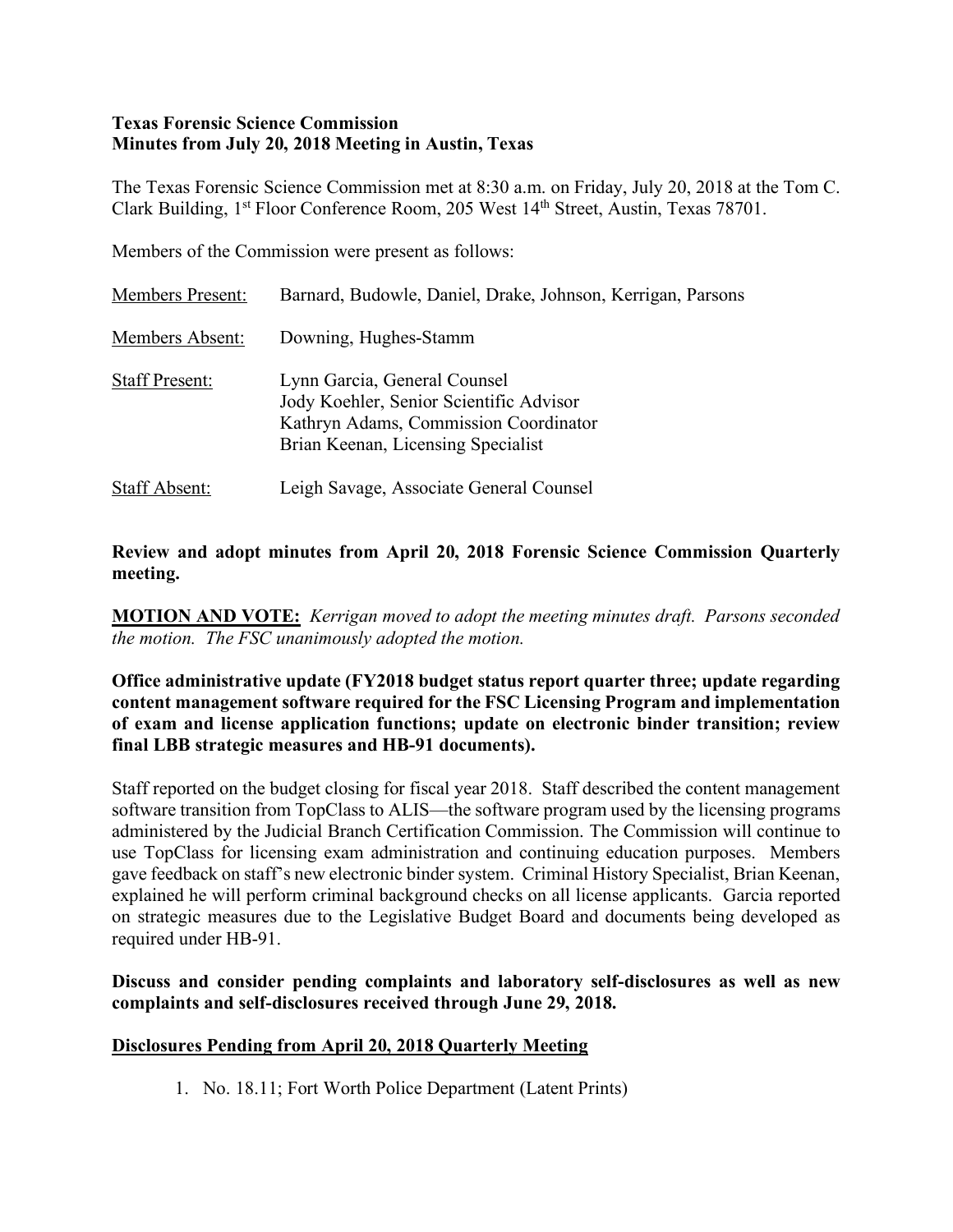A self-disclosure by the Fort Worth Police Department Crime Lab reporting an incident in its latent print section where an examiner discovered numerous errors in previous casework by two examiners who are no longer employed at the lab.

**MOTION AND VOTE:** *Daniel moved to take no further action on the disclosure. Johnson seconded the motion. The FSC unanimously adopted the motion.*

2. No. 18.14; DPS – Weslaco (Forensic Biology)

A self-disclosure by DPS - Weslaco describing an incident in its Forensic Biology section where incongruous Acid Phosphatase (AP) testing results were observed during proficiency testing and re-analysis of casework as part of the quality assurance process.

Garcia referred members to new information received from DPS. There is currently one case pending reanalysis. DPS will inform the commission of the results.

\*Johnson recused himself from deliberation and vote on this agenda item.

**MOTION AND VOTE:** *Budowle moved to take no further action on the disclosure. Daniel seconded the motion. The FSC unanimously adopted the motion.*

### **Disclosures Received as of June 29, 2018**

3. No. 18.20; DPS – Garland (Seized Drugs)

A self-disclosure by DPS – Garland reporting an incident in its seized drugs section where information on a case was incorrectly entered into LIMS as a destruction request and the evidence destroyed in a case where it should not have been destroyed.

**MOTION AND VOTE:** *Daniel moved to take no further action on the disclosure. Parsons seconded the motion. The FSC unanimously adopted the motion.*

4. No. 18.22; Corpus Christi Police Department (Serial Number Restoration)

A self-disclosure by Corpus Christi Police Department crime lab in its firearms/toolmarks section where an examiner reported incorrect results on a serial number restoration proficiency test.

**MOTION AND VOTE:** *Daniel moved to take no further action on the disclosure. Drake seconded the motion. The FSC unanimously adopted the motion.*

5. No. 18.23; Harris County Institute of Forensic Sciences (Seized Drugs)

A self-disclosure by Harris County Institute of Forensic Sciences in its seized drugs section where an examiner failed to perform microscopic analysis as required by the SOP in a 1999 case recently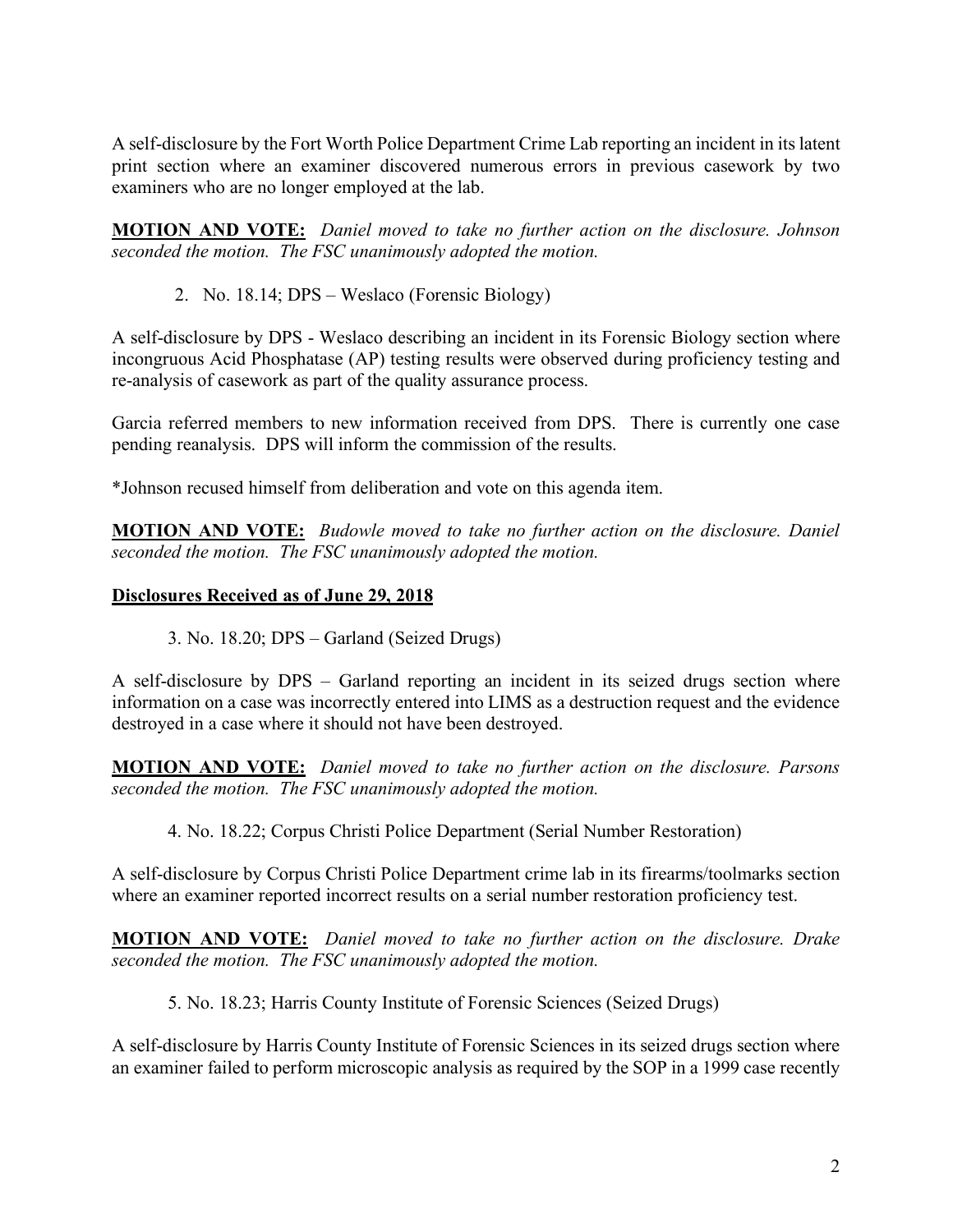resubmitted for confirmation testing (for a destruction order). A second case was identified. The analyst was terminated as a result of the lab's internal review.

**MOTION AND VOTE:** *Daniel moved to accept the laboratory's misconduct finding and take no further action on the disclosure. Drake seconded the motion. The FSC unanimously adopted the motion.*

6. No. 18.24; DPS – Austin (Breath Alcohol)

A self-disclosure by DPS Austin reporting an incident wherein a breath alcohol analyst performed an analysis on a rotational instrument that had been configured incorrectly. The instrument reported the subject's breath results as a complete test when in fact the test was not complete.

**MOTION AND VOTE:** *Parsons moved to take no further action on the disclosure. Budowle seconded the motion. The FSC unanimously adopted the motion.*

7. No. 18.26; State Fire Marshal's Office (Fire Debris)

A self-disclosure by the State Fire Marshal's Office reporting an incident wherein a departing employee made allegations of incorrect documentation of evidence, inadequate training of analysts, and inefficient performance of the lab (including verification of test results) due to a staffing shortage.

Garcia summarized details of her telephone conference with the State Fire Marshal's Office. The incident was investigated by subject matter experts from DPS and the Texas Rangers. Nothing was found to substantiate the allegations made by the complaining employee.

DPS is taking over lab operations and will operate under DPS's SOP's. Accreditation for fire debris should occur in August. Garcia requested copies of ANAB's audit results be provided to the Commission; DPS agreed to provide a copy upon receipt.

**MOTION AND VOTE:** *Daniel moved to take no further action on the disclosure. Budowle seconded the motion. The FSC unanimously adopted the motion.*

8. No. 18.29; NMS Labs (Toxicology)

A self-disclosure by NMS Labs describing an incident in its toxicology section wherein a blood alcohol proficiency test was found with a high bias on two of the four samples tested.

**MOTION AND VOTE:** *Kerrigan moved to take no further action on the disclosure. Parsons seconded the motion. The FSC unanimously adopted the motion.*

9. No. 18.30; Sorenson (Forensic Biology)

A self-disclosure by Sorenson Forensics describing two incidents of contamination that were not identified prior to case reports being released. These incidents were detected by Sorenson's client.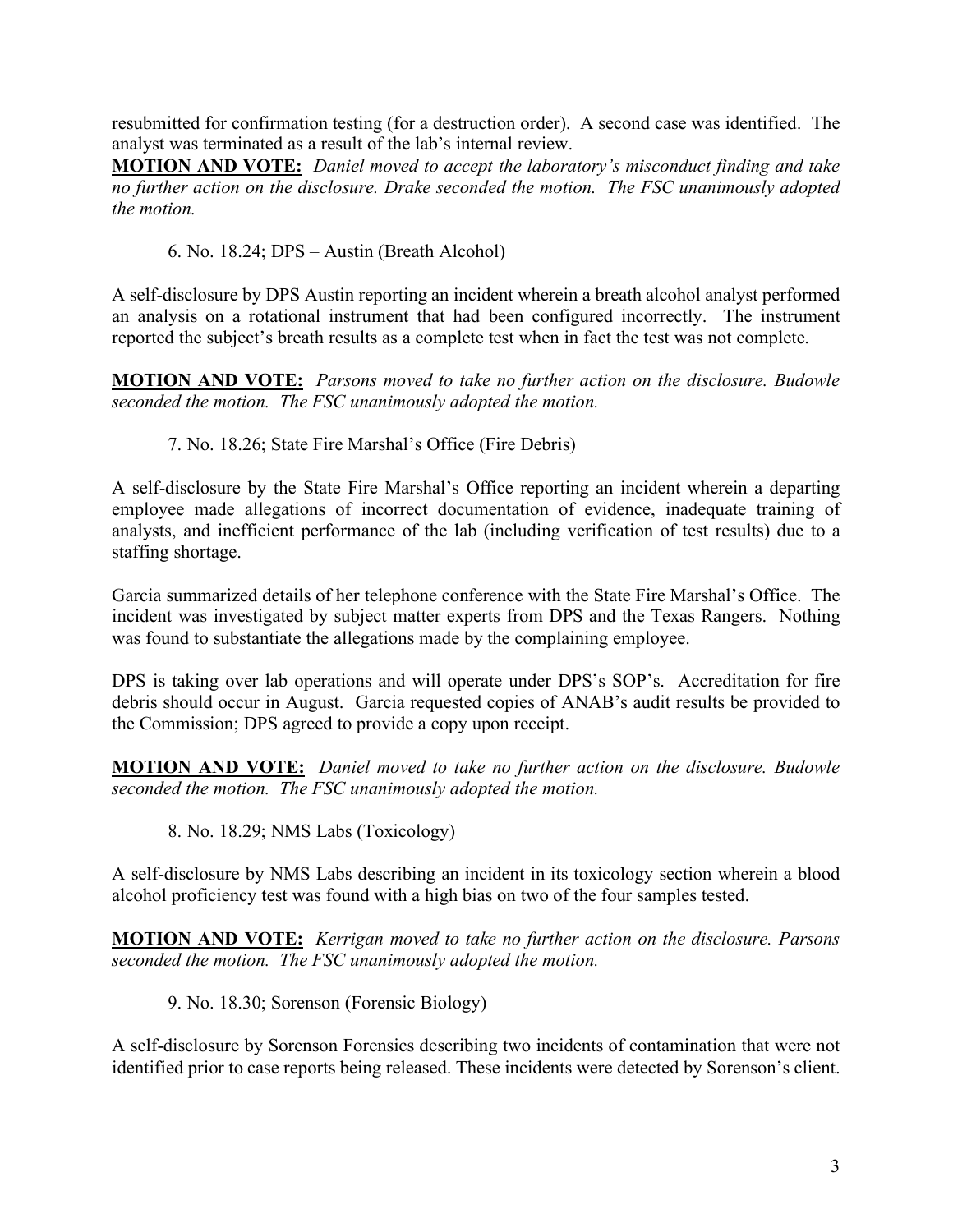**MOTION AND VOTE:** *Kerrigan moved to form an investigative panel. Parsons seconded the motion. The FSC unanimously adopted the motion.*

The investigative panel consists of Budowle, Daniel and Kerrigan.

# **Complaints Received as of June 29, 2018**

10. No. 18.21; Culbertson, Amanda (DPS—El Paso, Blood Alcohol)

A complaint by Amanda Culbertson, a former lab supervisor now a private consultant, alleging an employee at DPS El Paso took data from a February 7, 2014 blood alcohol analysis batch run that was compromised and slated for re-analysis, and used those results for the supposed re-run on March 12, 2014. This was not caught by the technical reviewer.

DPS Deputy Assistant Director Brady Mills presented a PowerPoint describing DPS's internal review.

**MOTION AND VOTE:** *Daniel moved to table the complaint until additional information is received. Parsons seconded the motion. The FSC unanimously adopted the motion.*

11. No. 18.25; Keller, Chance D. (DPS - Waco, Firearms/Tool Marks)

A complaint by Rob Keller for defendant Chance D. Keller alleging incomplete DNA mixture and blood analyses by a DPS Waco analyst who retired without reporting all results obtained in the case, inadequacies in DPS Austin and DPS Waco laboratories for their inability to perform requested testing (DNA on bullet casings and testing to determine whether bullet casings were from a particular weapon) and failure to send items to other qualified laboratories or individuals to perform testing not done in DPS laboratories.

Garcia informed members of additional case material received recently. Staff needs time to review the additional materials.

**MOTION AND VOTE:** *Parsons moved to table the complaint until new the information is reviewed. Budowle seconded the motion. The FSC unanimously adopted the motion.*

12. No. 18.27; Holmes, George Ray (DPS – Tyler, Seized Drugs)

A complaint by Kenneth G. Mouton for defendant George Ray Holmes alleging a DPS Tyler analyst testified in court that a piece of evidence consisting of a clear zip-lock bag containing clear crystals was positively identified as methamphetamine when the lab report reflects the item was not subjected to analysis.

Staff received a supplemental report from DPS demonstrating that allegations in the complaint were unfounded.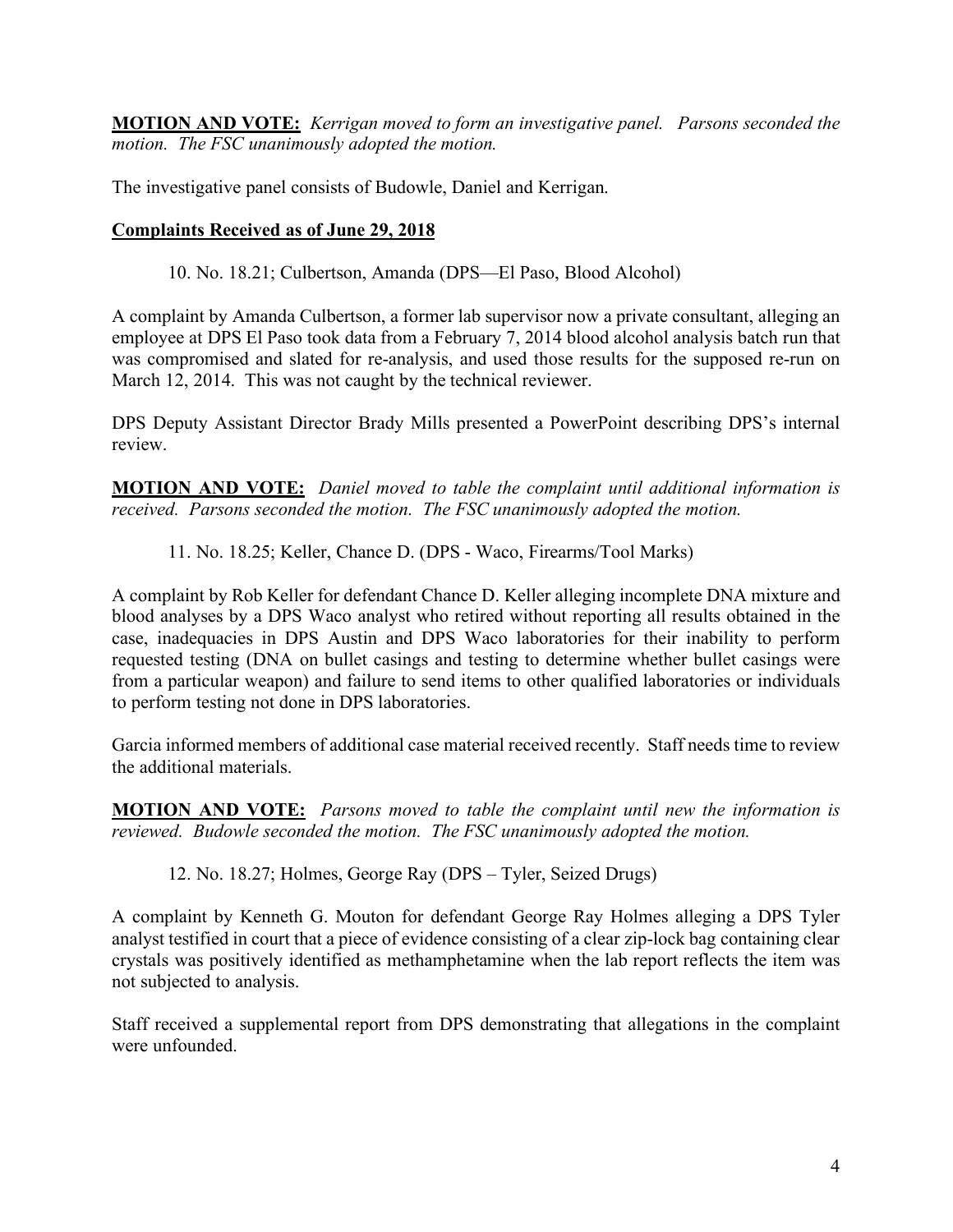**MOTION AND VOTE:** *Daniel moved to dismiss the complaint. Drake seconded the motion. The FSC unanimously adopted the motion.*

# **Discuss status of crime laboratory accreditation program, including:**

# **a. Accreditation non-conformances received since April 2018 quarterly meeting;**

Staff described accreditation reports and non-conformances received since the April 2018 meeting.

# **b. Update on publishing of workplace drug testing rule;**

The final version of the workplace drug testing rule has been published and is included in the meeting materials.

### **Update on adoption of bloodstain pattern, shooting trajectory, and crime scene reconstruction exemption and discuss accreditation options moving forward;**

The published rule reflecting a temporary exemption for these disciplines is included in the meeting materials.

## **c. Update from teleconference with forensic pathologists regarding postmortem toxicology accreditation and review of proposal for postmortem toxicology exemption for testing ordered by a medical examiner or licensed forensic pathologist;**

Garcia summarized a teleconference she had with several Texas medical examiners to report the Commission's decision to decline to adopt an exemption for postmortem testing. Some medical examiners on the call requested the Commission re-consider its decision. Staff drafted a rule proposal pursuant to the request by State medical examiners for consideration by the Commission.

Garcia reviewed the attorney general opinion related to postmortem toxicology previously addressed by the Commission. In sum, the opinion stated that if the primary purpose of postmortem testing in a particular case is the practice of medicine, the analysis is exempt from accreditation requirements under Section 38.35 of the Texas Code of Criminal Procedure. The opinion noted that the Commission has the authority to determine this on a case-by-case basis. The opinion also emphasized the Commission has authority to exempt or clarify which forensic disciplines are subject to accreditation requirements through its administrative rulemaking authority.

Members declined to adopt the draft rule and reaffirmed its earlier decision not to provide an exemption on a case-by-case basis due to practical considerations.

## d. **Review proposed blanket accreditation exemption for forensic disciplines the Commission has not previously considered.**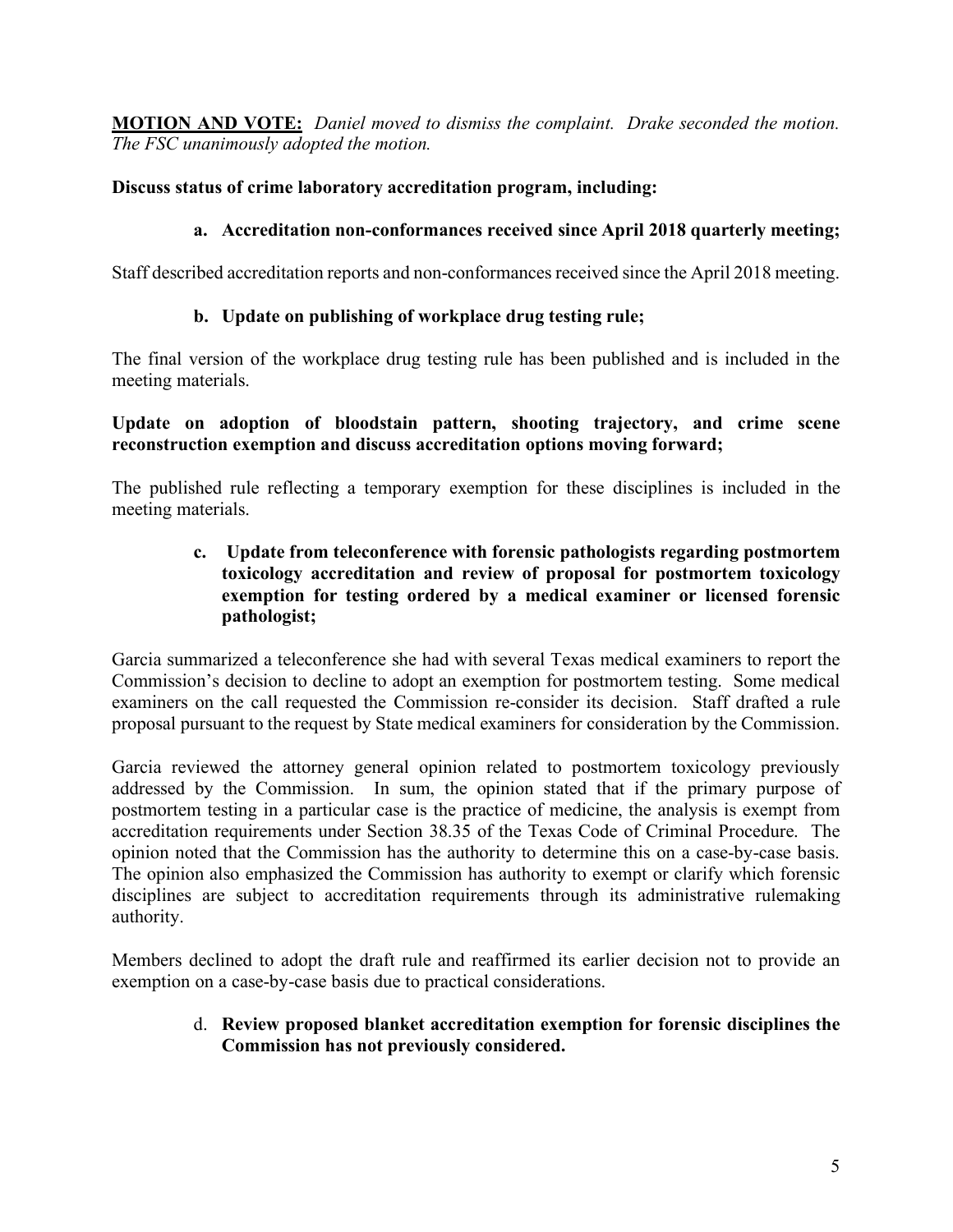Members reviewed a proposed blanket accreditation exemption for forensic disciplines the Commission has not previously considered. Members declined to adopt the draft blanket exemption for these forensic disciplines and no further action was taken on this item.

# **Discuss licensing advisory committee, including:**

# **a. Update on results from pilot exam, including review of statistics for deciding the cut-rate or pass/fail rate for the exam;**

Garcia presented a PowerPoint illustrating the process used by its cut-rate committee with the guidance of the psychometricians to establish a cut-rate for the licensing exam using the Angoff **Method** 

# **b. Update from exam evaluation committee;**

Garcia explained the process for choosing the 100 final questions for the exam. Staff drafted and distributed a study syllabus pursuant to requests from the laboratory community.

# **c. Consider re-appointment of licensing advisory committee members;**

All current members agreed to be reappointed with the exception of Keith Hampton. The Texas Criminal Defense Lawyers Association ("TCDLA") will provide a list of new candidates for consideration.

**MOTION AND VOTE:** *Daniel moved to approve re-appointment of all current LAC members with the exception of Keith Hampton. Drake seconded the motion. The FSC unanimously adopted the motion.*

## **d. Review proposal for federal examiner exemption;**

Members discussed that the United States Department of Justice ("DOJ") has made clear in written communications to the Commission that the federal government will not comply with Texas forensic analyst licensing requirements. Therefore, the Commission has no choice but adopt a rule proposal that carves out an exception for federal analysts or risk a reduction in service by federal agencies.

Mills discussed impact assessment by DPS to determine how a lack of federal analysts would affect Texas.

TDCAA plans to develop training for prosecutors who might have federal analysts testifying in cases so they can prepare for Michael Morton issues that might come up in trial.

**MOTION AND VOTE:** *Kerrigan moved to approve the proposed amendment to the licensing rules to provide an exemption for federal examiners from the licensing requirement. Johnson seconded the motion. Barnard and Daniel opposed the motion. The motion carried with 5 in favor and 2 opposing.*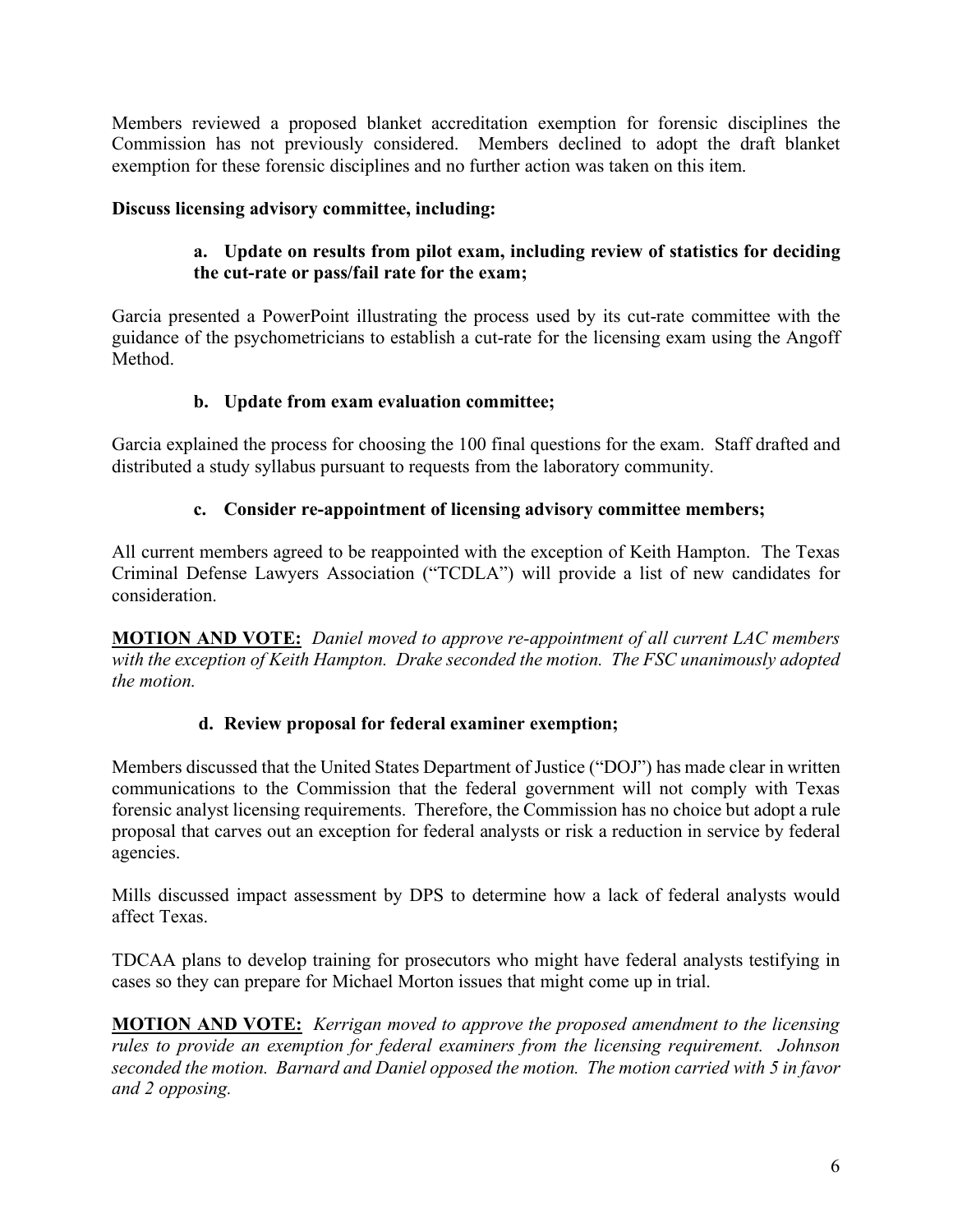Members discussed statistics course development by Cliff Spiegelman as an affordable option for fulfilling the statistics requirement that takes effect post-January 1, 2019.

**MOTION AND VOTE:** *Daniel moved to approve Dr. Spiegelman's development of an online statistics course for the licensing program. Parsons seconded the motion. The FSC unanimously adopted the motion.*

Garcia asked members to email suggestions for continuing education programs for licensees.

# **e. Update on publication of adopted licensing rules.** (Hilbig/Garcia) *(45 min)*

The licensing rules as published are available on the Commission's website.

## **Review and adopt final report from investigative panel regarding #17.04 Gefrides (HFSC; DNA).**

Members reviewed a draft report for the case. Garcia reviewed the Commission's final recommendations. The Houston Forensic Science Center's DNA section is beginning a 10-month training program during which time casework will be outsourced to Bode.

**MOTION AND VOTE:** *Kerrigan moved to accept the draft report. Johnson seconded the motion. The FSC unanimously adopted the motion.*

## **Review presentation and develop final report from investigative panel regarding Joseph Bryan complaint (Blood Spatter/Serology) #16.56.**

Garcia presented a PowerPoint outlining the timeline of the case, status of the investigation and a bloodstain pattern analysis performed by Celestina Rossi of the Montgomery County Sheriff's Office. Rossi's conclusions echoed the Commission's prior contracted expert Bob Henderson's that the BPA work in the case was unsupportable. Rossi addressed supplemental questions in her report that were not addressed by Henderson.

Rossi explained the rationale for her conclusion that the original analysis was unsupportable by any published data, unscientific, fundamentally flawed, and that the trial testimony contained statements that were erroneous.

Garcia reviewed questions the Commission had concerning forensic analyses not performed in the case. A representative from DPS explained additional DNA work is possible with the remaining evidence.

The presentation proceeded to a discussion about accreditation for crime scene reconstruction and BPA in particular. Garcia reviewed a list outlining what a crime scene accreditation program administered by the FSC might look like as an alternative to national accreditation for smaller jurisdictions that are unable afford national accreditation.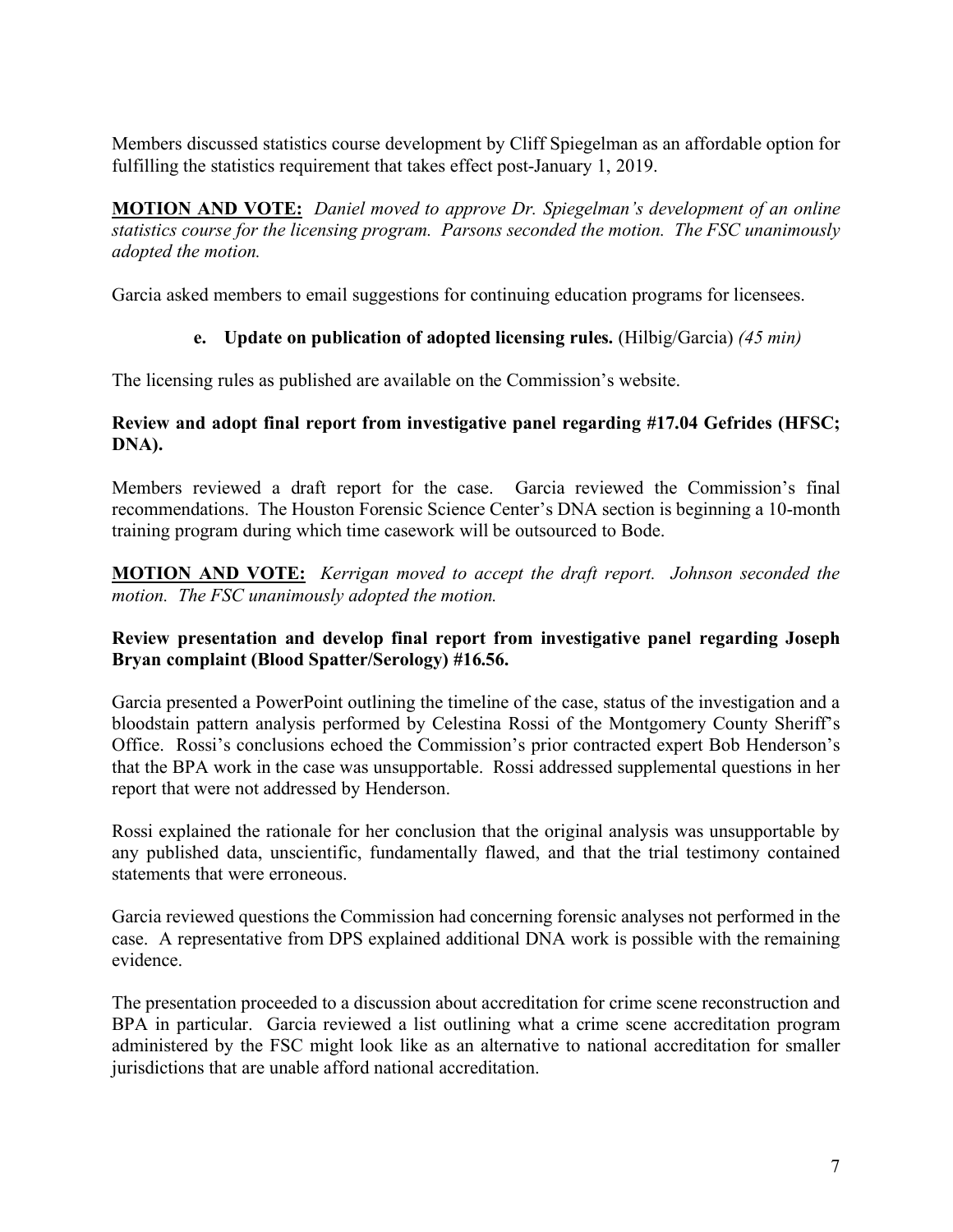Members, Major Huff of the Texas Rangers and other meeting attendees engaged in a discussion concerning accreditation of BPA and crime scene. Garcia stated conversations among Texas stakeholders need to occur so the Commission can understand the impact of requiring accreditation and promulgate higher guidelines/standards that are practical and achievable.

**MOTION AND VOTE:** *Kerrigan moved to delegate authority to Garcia on the Bryan case including recommendations for crime scene reconstruction accreditation. Parsons seconded the motion. The FSC unanimously adopted the motion.*

**MOTION AND VOTE:** *Budowle moved to convene a working group on the crime scene accreditation issues to determine the future path for accreditation of crime scene disciplines. Daniel seconded the motion. The FSC unanimously adopted the motion.*

# **Update on NMS** *Torney* **DNA review and letter to ANAB re: same.**

Garcia reviewed a letter from NMS President Barry Logan that cited over-reliance on the national accrediting body as a contributing factor in the case. She related the process for filing a complaint against ANAB for which the first step is contacting the accrediting body itself.

Garcia directed members to a draft letter in the materials to ANAB concerning the nonconformities at NMS and APD and why they were not identified. Members discussed adding language about other instances outside Texas concerning ANAB shortcomings of which the Commission is aware.

**MOTION AND VOTE:** *Parsons moved to approve filing a complaint with respect to instances of oversight of nonconformities by ANAB in Texas-accredited laboratories. Daniel seconded the motion. The FSC unanimously adopted the motion.*

**Update on triage projects for DNA mixture review. Discuss possibility of probabilistic genotyping software symposium hosted by Commission and UNTHSC-CHI; update on Austin Police Department cases under review by UNTHSC-CHI; discuss AP Reagent study review completed by DPS.**

Garcia explained the Commission will receive a disclosure from DPS about STRmix in a Travis County case in which Koehler was the analyst. The DNA was excluded by the court. The case review will have to be outsourced due to conflict of interest.

Members discussed co-hosting a symposium to bring DNA experts to UNTHSC-CHI to address concerns with STRmix.

Budowle provided an update on APD cases sent to UNTHSC-CHI.

Bob Wicoff provided an update on the ongoing DNA mixture review. They have about 700 cases left to review.

Dawn Boswell provided an update on Tarrant County's DNA mixture case review. There are 87 more cases to be evaluated.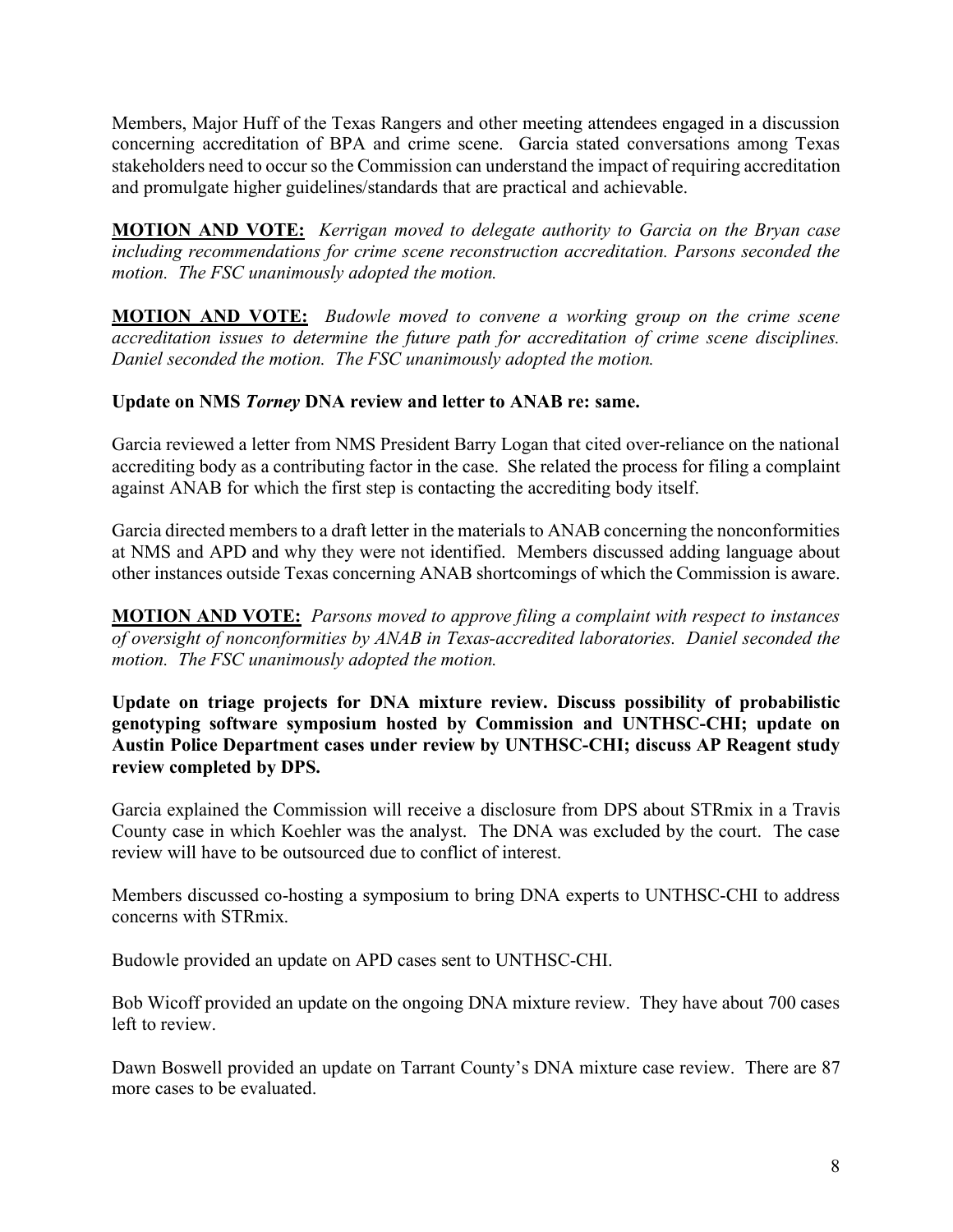Lindsay Bellinger provided an update on the Capitol Area Public Defender Service's DNA mixture case review. Out of 565 cases for review, slightly over half have been addressed. They are still identifying cases to send to Budowle for interpretation. No requested reinterpretations have been received thus far from DPS. By the end of the grant period (September 2018), only cases identified as the 5 top priority cases will be recalculated. A total of 29 need to be recalculated at present.

DPS Deputy Assistant Director Mills provided an update regarding the AP Reagent study. The results of the study were noticeably different between the DPS Austin laboratory and the capital area laboratory (formerly the APD laboratory), and the Texas Forensic Science Commission requested that DPS perform a root cause analysis to identify the reasons for the discrepancies. Based on their internal study, DPS concluded that the APD Lab analysts had not understood that the instructions for the study were different from the approach they would utilize in casework. The analysts defaulted to the approach that would be used during casework which yielded the discrepancies. DPS identified and implemented improvements to the AP-Reagent procedure to support consistent system-wide application of the method. The reason for conducting the AP reagent study in the first place was to assess the extent to which the AP reagent performed effectively even when the analysts did not mix the reagent according to the manufacturer's instructions. The study performed by DPS indicated that the AP reagent did persist sufficiently to reduce concerns raised in the Commission's report that semen stains could have been missed during APD biology screening based on analyst's practice of mixing the reagent when it ran out as opposed to making it fresh daily.

## **Discuss developments regarding efforts to identify human remains discovered along Texas border.**

Budowle reported on the progress at UNTHSC-CHI to identify human remains. Budowle stated progress is slow because permission to perform comparisons must be given by the FBI. He provided an update on Honduras and Mexico, as well as outreach to the FBI.

Garcia stated the FSC needs to work with the FBI to determine a satisfactory process for comparing DNA with the reference samples at Bode in Virginia.

Garcia reported that countries in the Northern Triangle received State Department grants that will allow them to greatly increase their capacity to perform their own DNA work.

## **Discuss progress on project to standardize sexual assault kits.**

Downing provided a written update on this project which can be found and reviewed in the meeting materials. Members did not discuss this agenda item.

## **Update from Texas Association of Crime Laboratory Directors ("TACLD").**

Peter Stout, President of the TACLD, explained he will deliver the licensing information to his membership that was discussed at today's meeting. TACLD is contemplating drafting a Texas version of Borkenstein courses from Indiana University.